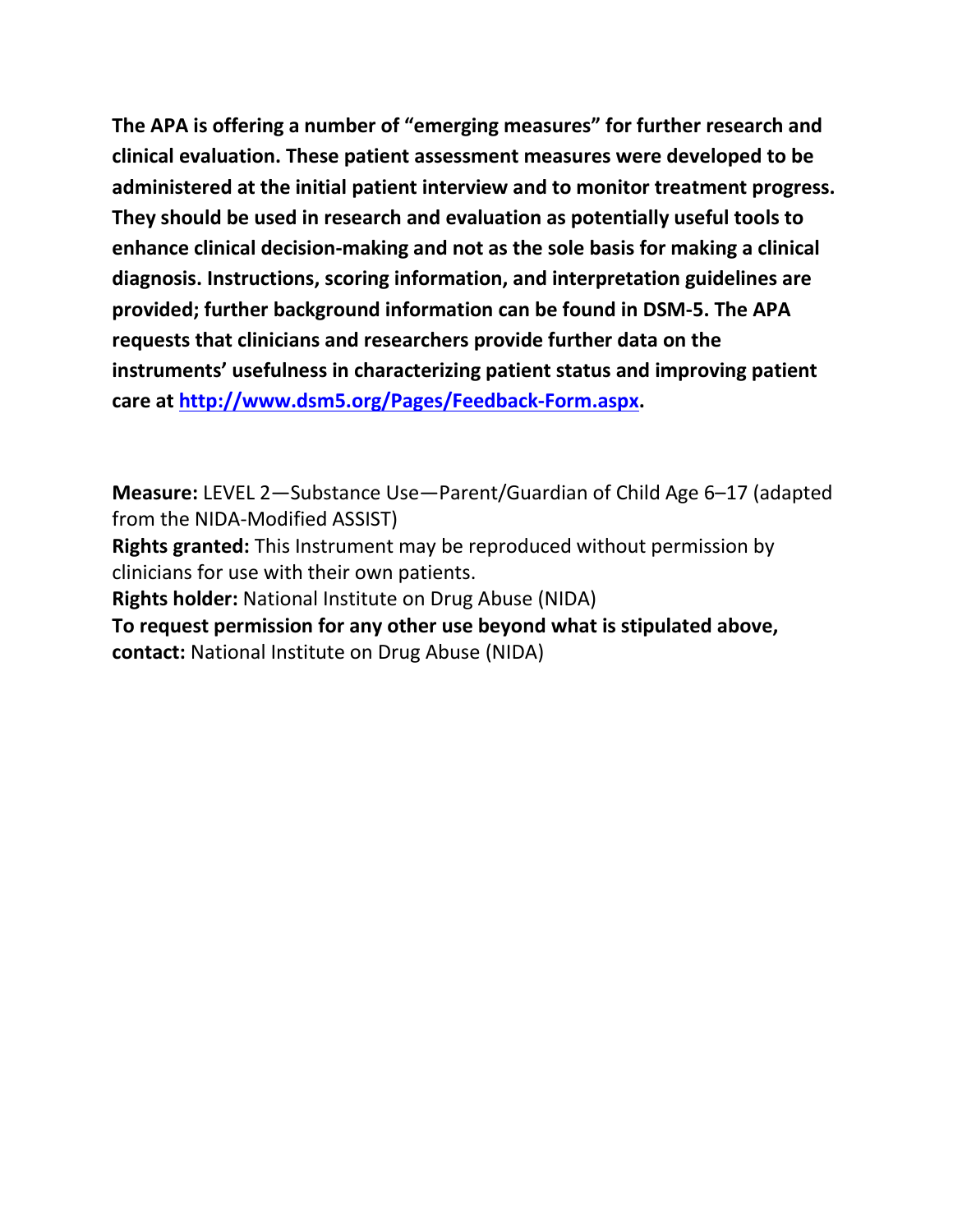## **LEVEL 2—Substance Use—Parent/Guardian of Child Age 6–17\***

\* Adapted from the NIDA-Modified ASSIST

**Child's Name:** \_\_\_\_\_\_\_\_\_\_\_\_\_\_\_\_\_\_\_\_\_\_\_\_ Age: \_\_\_\_ Sex: □ Male □ Female Date: \_\_\_\_\_\_\_\_\_

What is your relationship with the child receiving care: \_\_\_\_\_\_\_\_\_\_\_\_\_\_\_\_\_\_\_\_\_\_\_

**Instructions to parent/guardian:** On the DSM-5 Level 1 cross-cutting questionnaire that you just completed, you indicated that *during the past 2 weeks* your child receiving care has been bothered by "having an alcoholic beverage"; "smoking a cigarette, a cigar, or pipe or used snuff or chewing tobacco"; "using drugs like marijuana, cocaine or crack, club drugs, hallucinogens, heroin, inhalants or solvents, or methamphetamine"; and/or "using any medicine without a doctor's prescription." The questions below ask about these feelings in more detail and especially how often your child receiving care has been bothered by a list of symptoms **during the past two (2) weeks. Please respond to each item by**  marking  $(\checkmark)$  or x) one box per row. **Clinician** 

|                                                                                                                                                                                            |                                                                          |               |                                     |                        |                                                    |                                      |               | Ciinician<br><b>Use</b>     |
|--------------------------------------------------------------------------------------------------------------------------------------------------------------------------------------------|--------------------------------------------------------------------------|---------------|-------------------------------------|------------------------|----------------------------------------------------|--------------------------------------|---------------|-----------------------------|
| Please respond to each item by choosing one option per<br>question.                                                                                                                        |                                                                          | Not at<br>All | <b>Less Than</b><br>a Day or<br>Two | <b>Several</b><br>Days | <b>More Than</b><br><b>Half the</b><br><b>Days</b> | <b>Nearly</b><br><b>Every</b><br>Day | Don't<br>Know | <b>Item</b><br><b>Score</b> |
| During the past TWO (2) WEEKS, about how often did your<br>child                                                                                                                           |                                                                          |               |                                     |                        |                                                    |                                      |               |                             |
| a.                                                                                                                                                                                         | Have an alcoholic beverage (beer, wine, liquor, etc.)?                   | $\Box$ 0      | $\Box$ 1                            | $\square$ 2            | $\square$ 3                                        | $\Box$ 4                             | $\Box$        |                             |
| b.                                                                                                                                                                                         | Have 4 or more drinks in a single day?                                   | $\Box$ 0      | $\Box$ 1                            | $\square$ 2            | $\square$ 3                                        | $\Box$ 4                             | $\Box$        |                             |
| c.                                                                                                                                                                                         | Smoke a cigarette, a cigar, or pipe or used snuff or<br>chewing tobacco? | $\Box$ 0      | $\Box$ 1                            | $\Box$ 2               | $\Box$ 3                                           | $\Box$ 4                             | $\Box$        |                             |
| During the past TWO (2) WEEKS, about how often did your<br>child use any of the following medicines without a doctor's<br>prescription or in greater amounts or longer than<br>prescribed? |                                                                          |               |                                     |                        |                                                    |                                      |               |                             |
| d.                                                                                                                                                                                         | Painkillers (like Vicodin)                                               | $\Box$ 0      | $\Box$ 1                            | $\square$ 2            | $\square$ 3                                        | $\Box$ 4                             | $\Box$        |                             |
|                                                                                                                                                                                            | e.   Stimulants (like Ritalin, Adderall)                                 | $\Box$        | $\Box$ 1                            | $\square$ 2            | $\square$ 3                                        | $\Box$ 4                             | $\Box$        |                             |
| f.                                                                                                                                                                                         | Sedatives or tranquilizers (like sleeping pills or Valium)               | $\Box$ 0      | $\Box$ 1                            | $\Box$ 2               | $\Box$ 3                                           | $\Box$ 4                             | $\Box$        |                             |
| Or drugs like:                                                                                                                                                                             |                                                                          |               |                                     |                        |                                                    |                                      |               |                             |
| g.                                                                                                                                                                                         | Steroids                                                                 | $\Box$ 0      | $\Box$ 1                            | $\square$ 2            | $\square$ 3                                        | $\Box$ 4                             | $\Box$        |                             |
| h.                                                                                                                                                                                         | Other medicines                                                          | $\Box$ 0      | $\Box$ 1                            | $\square$ 2            | $\Box$ 3                                           | $\Box$ 4                             | $\Box$        |                             |
| i.                                                                                                                                                                                         | Marijuana                                                                | $\Box$ 0      | $\Box$ 1                            | $\square$ 2            | $\square$ 3                                        | $\Box$ 4                             | $\Box$        |                             |
| j.                                                                                                                                                                                         | Cocaine or crack                                                         | $\Box$ 0      | $\Box$ 1                            | $\square$ 2            | $\square$ 3                                        | $\Box$ 4                             | $\Box$        |                             |
| k.                                                                                                                                                                                         | Club drugs (like ecstasy)                                                | $\Box$ 0      | $\Box$ 1                            | $\square$ 2            | $\square$ 3                                        | $\Box$ 4                             | $\Box$        |                             |
| Ι.                                                                                                                                                                                         | Hallucinogens (like LSD)                                                 | $\Box$        | $\Box$ 1                            | $\square$ 2            | $\square$ 3                                        | $\Box$ 4                             | $\Box$        |                             |
| m.                                                                                                                                                                                         | Heroin                                                                   | $\Box$        | $\Box$ 1                            | $\square$ 2            | $\square$ 3                                        | $\Box$ 4                             | $\Box$        |                             |
| n.                                                                                                                                                                                         | Inhalants or solvents (like glue)                                        | $\Box$        | $\Box$ 1                            | $\square$ 2            | $\square$ 3                                        | $\Box$ 4                             | $\Box$        |                             |
| 0.                                                                                                                                                                                         | Methamphetamine (like speed)                                             | $\Box$        | $\Box$ 1                            | $\square$ 2            | $\square$ 3                                        | $\Box$ 4                             | $\Box$        |                             |

Courtesy of National Institute on Drug Abuse.

This Instrument may be reproduced without permission by clinicians for use with their own patients.